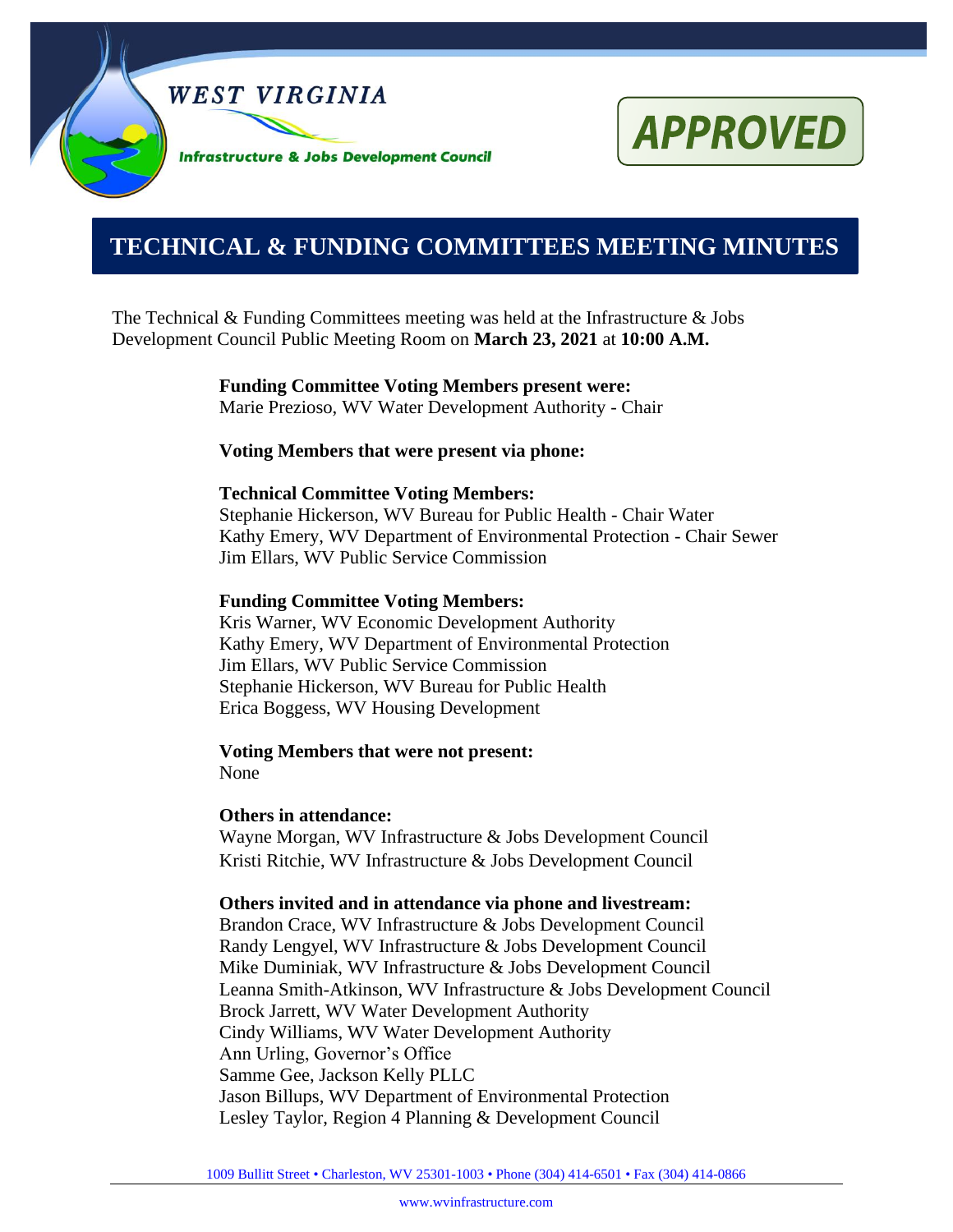Chris Arrington, WV Bureau for Public Health Alan Harris, USDA Michael Griffith, Griffith & Associates CPAs Terry Martin, Region 3 Planning & Development Council Pam Keplinger, Region 8 Planning & Development Council Steve Buchanan, The Thrasher Group Matt Hayes, The Thrasher Group Shane Whitehair, Region 7 Planning & Development Council Terry Moran, Potesta & Associates Jana Lowery, USDA Jim Marshall, Region 7 Planning & Development Council Jeff Johnson, Region 1 Planning & Development Council Carrie Grimm, Triad Engineering Lee McCoy, Triad Engineering Whytni Cline, Jackson Kelly PLLC Eric Bennett, Parkersburg Utility Board Roger Earle, WV DEP – Abandoned Land Mines Dustin Long, Town of Ceredo Barb Zimnox, Region 11 Planning & Development Council Steve Haynes, The Thrasher Group Bob Hazelwood, E. L. Robinson Engineering Fred Rader, MOVRC Logan Alastanos, The Thrasher Group

**Call to Order** Chair Marie Prezioso called the meeting to order and verified a quorum was present.

**Approval of Minutes** Chair Prezioso asked for approval of the draft minutes of **February 23, 2021.**  Kathy Emery moved for approval and Erica Boggess seconded the motion. The motion passed.

#### **Brooke County PSD (2021S-1945) Eldersville Road Extension – District 1 (New Application)**

Jason Billups described the request, and it is technically feasible.

The Funding Committee recommends the Brooke County PSD pursue a \$500,000 IJDC District 1 Grant and a \$5,450,000 IJDC District 1 Loan (2%, 30 yrs.) for a \$5,950,000 estimated project cost.

Ms. Emery moved that the recommendation be approved, Jim Ellars seconded the motion. The motion passed.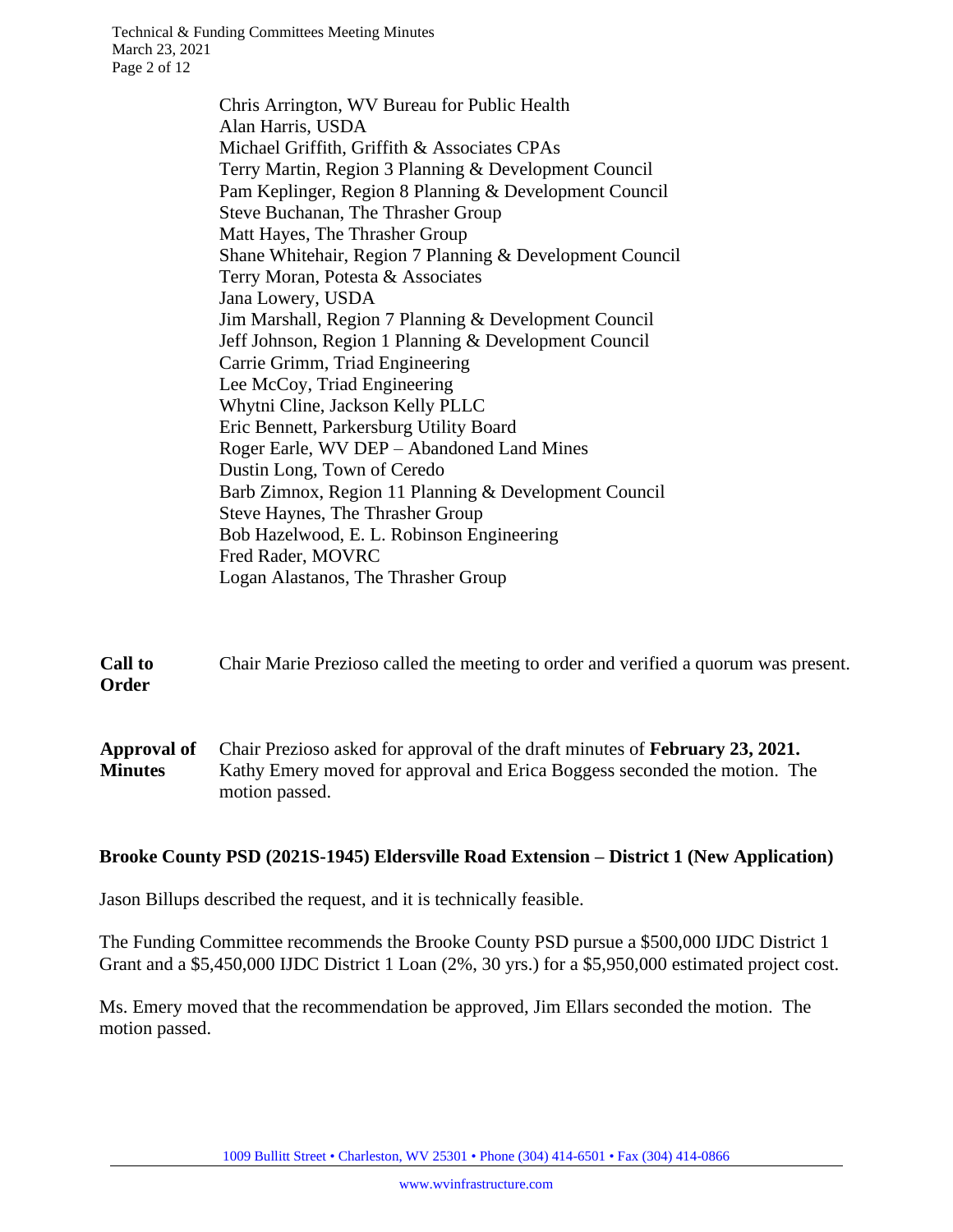#### **Greater Harrison PSD (2021S-1943) W Milford WWTP Improvements – District 1 (New Application)**

Mr. Billups described the request, and it is technically feasible.

The Funding Committee recommends the Greater Harrison PSD pursue a \$500,000 CWSRF Debt Forgiveness Loan and a \$500,000 IJDC District 1 Grant for a \$1,000,000 estimated project cost.

Ms. Emery moved that the recommendation be approved, Mr. Ellars seconded the motion. The motion passed.

#### **Belle Sanitary Board (2021S-1937) West Reynolds Improvements – District 2 (New Application)**

Mr. Billups described the request, and it is technically feasible.

The Funding Committee recommends the Belle Sanitary Board pursue a \$344,900 CWSRF Principal Forgiveness Loan, a \$50,000 commitment from the Town of Belle & Belle Sanitary Board, and a \$394,900 IJDC District 2 Grant for a \$789,800 estimated project cost.

Ms. Emery moved that the recommendation be approved, Mr. Ellars seconded the motion. The motion passed.

#### **Beverly Town of (2020S-1897) System Improvements – District 2 (Funding Change)**

Wayne Morgan described the request.

The Funding Committee recommends the Town of Beverly pursue a \$3,241,600 USEDA Grant, a \$410,000 IJDC District 2 Grant, a \$90,000 IJDC Soft Cost Grant, and a \$310,400 IJDC District 2 Loan (2%, 30 yrs.) for an estimated project cost of \$4,052,000.

Ms. Emery moved that the recommendation be approved, Ms. Boggess seconded the motion. The motion passed.

#### **Harman, Town of (2020F-102) WWTP Rehabilitation FEMA – District 2 (Cost & Funding Change)**

Mr. Billups described the application.

The Funding Committee recommends the Town of Harman pursue an additional \$26,610.21 IJDC District 2 Grant, an additional \$11,842.04 IJDC District 2 Grant (Refundable), an additional \$62,236.22 FEMA Grant, a \$308,151.00 IJDC District 2 Grant, a \$227,364.00 IJDC Grant (Refundable), and a \$894,587.94 FEMA Grant for an estimated total project cost of \$1,291,585.37.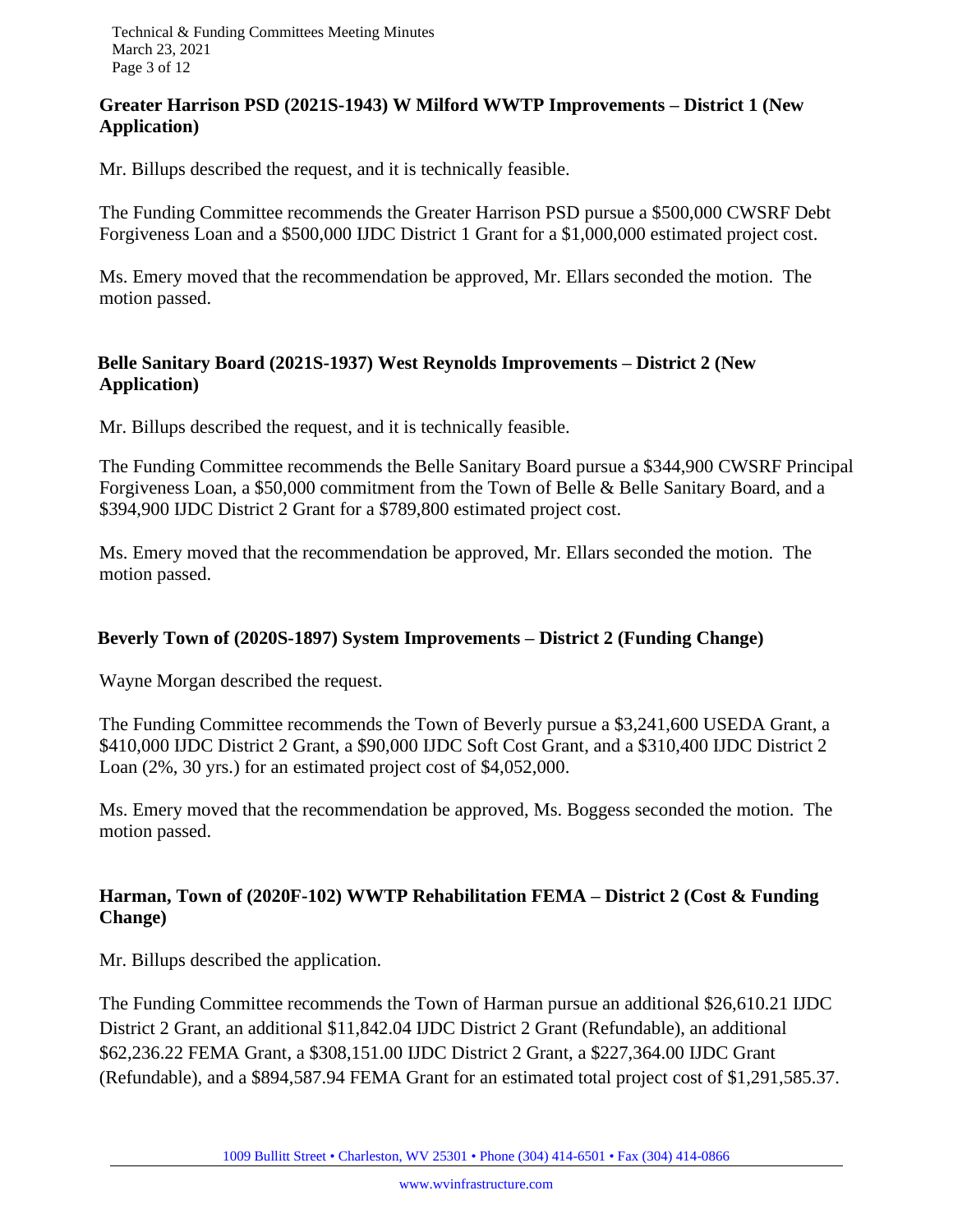Technical & Funding Committees Meeting Minutes March 23, 2021 Page 4 of 12

Ms. Emery moved that the recommendation be approved, Kris Warner seconded the motion. The motion passed.

Ms. Emery offered her gratitude to Marie Prezioso and Ann Urling for their help on this project so a complete failure could be avoided due to the flood damage in Harman.

#### **Boone County PSD (2020S-1929) Hospital Annex Extension / Critical Need – District 3 (Engineering Fee Variance)**

Mr. Billups described the application and noted with this being a critical need and a small project, the costs are higher due to the ratio.

The Funding Committee recommends the Boone County PSD Total Engineering Fee Variance request be approved.

Ms. Emery moved that the recommendation be approved, Ms. Boggess seconded the motion. The motion passed.

### **Ceredo, Town of (2021S-1946) 6 th Street Extension / Critical Need – District 3 (New Application)**

Mr. Billups described the request, and it is technically feasible. Mr. Billups noted an engineering fee variance will be required.

There was some discussion regarding the Critical Need policy, whether this project should be classified as an extension or a critical need as a failing system, the definition of an existing customer, and the potential of setting precedents.

The Funding Committee recommends the Town of Ceredo pursue a \$124,500 IJDC Critical Need Grant to match \$124,500 of local grant funding for an estimated project cost of \$249,000.

Ms. Emery moved that the recommendation be approved, Mr. Ellars seconded the motion. The motion passed.

Ms. Emery requested clarification on whether the local funding was a loan or grant.

Terry Moran responded stating he had spoken with the Mayor regarding the funding. The Town is going to use a portion of their CARES ACT (Coronavirus Aid, Relief, and Economic Security Act) money, when received, to match the IJDC Grant.

#### **Durbin, Town of (2018S-1764) System Improvements – District 3 (Cost & Funding Change)**

Mr. Billups described the request.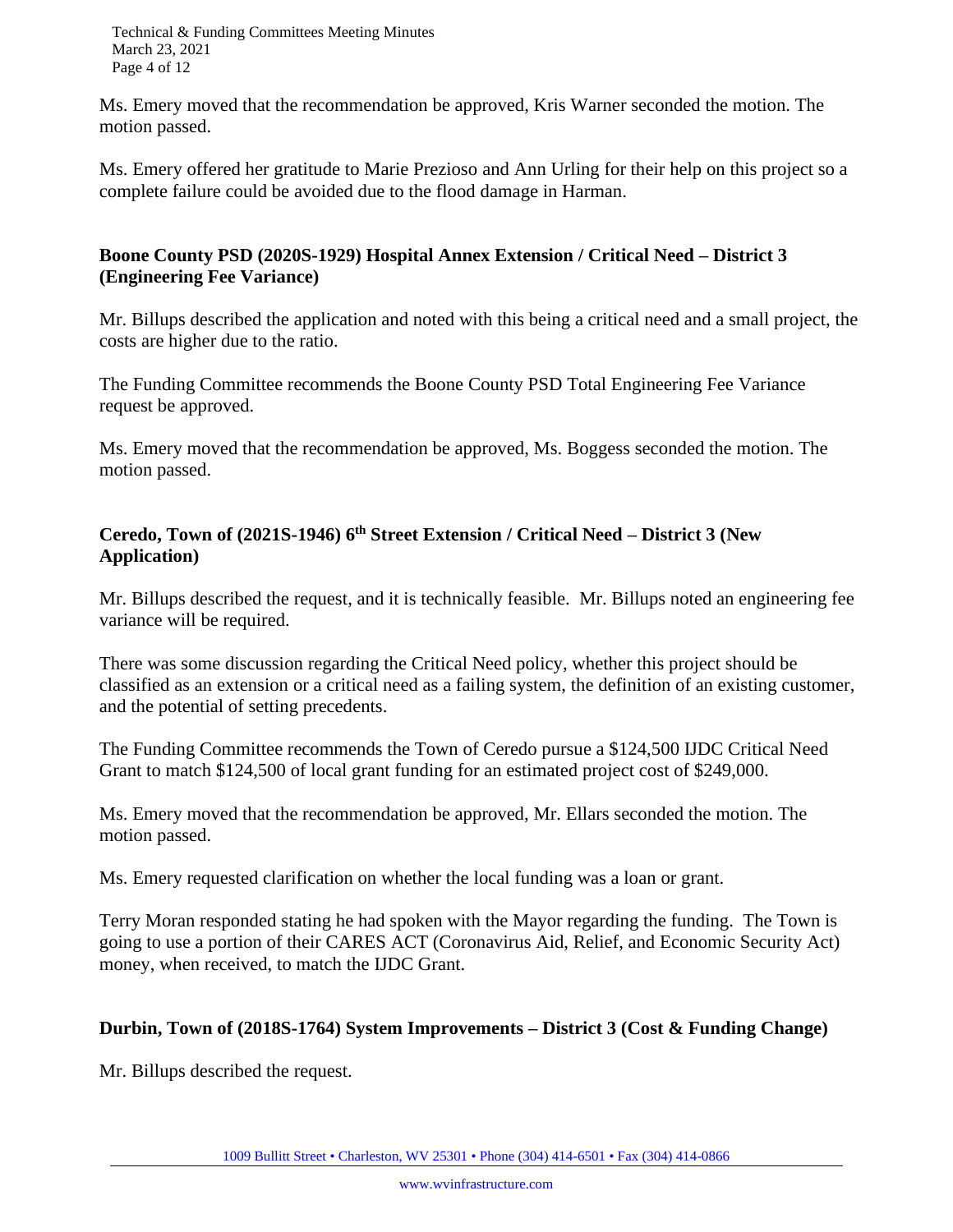Technical & Funding Committees Meeting Minutes March 23, 2021 Page 5 of 12

The Funding Committee recommends the Town of Durbin pursue a \$2,083,000 USDA Grant, a \$277,000 USDA Loan (1.25%, 40 yrs.), a \$300,000 IJDC District 3 Grant, a \$200,000 IJDC District 3 Loan (2%, 30 yrs.), and a \$100,000 District 3 Bid Overrun Grant for an estimated project cost of \$2,960,000.

Ms. Emery moved that the recommendation be approved, Mr. Ellars seconded the motion. The motion passed.

#### **McDowell County PSD (2015S-1571) Coalwood – District 3 (Cost & Funding Change)**

Mr. Billups described the request.

The Funding Committee recommends McDowell County PSD pursue a \$1,500,000 CDBG (SCBG) Grant, a \$1,207,470 CWSRF Debt Forgiveness Loan, a \$1,000,000 IJDC District 3 Grant, and a \$100,000 IJDC District 3 Bid Overrun Grant for an estimated project cost of \$3,807,470.

Ms. Emery moved that the recommendation be approved, Mr. Warner seconded the motion. The motion passed.

#### **Pax, Town of (2021S-1933) Willis Branch Extension – District 3 (Tabled Application)**

Mr. Billups described the request indicating the additional information requested had not been received.

The Funding Committee recommends the Town of Pax request to pursue a \$1,000,000 CDBG (SCBG) Grant be tabled until the April  $27<sup>th</sup>$  meeting.

Ms. Emery moved that the recommendation be approved, Mr. Ellars seconded the motion. The motion passed.

#### **Smithers, City of (2020S-1871) System Improvements – District 3 (Cost & Funding Change)**

Mr. Morgan described the request.

The Funding Committee recommends the City of Smithers pursue a \$877,549 CWSRF Debt Forgiveness Loan, a \$500,000 IJDC District 3 Grant, and a \$80,000 IJDC Soft Cost Grant for an estimated project cost of \$1,457,549.

Ms. Emery moved that the recommendation be approved, Mr. Warner seconded the motion. The motion passed.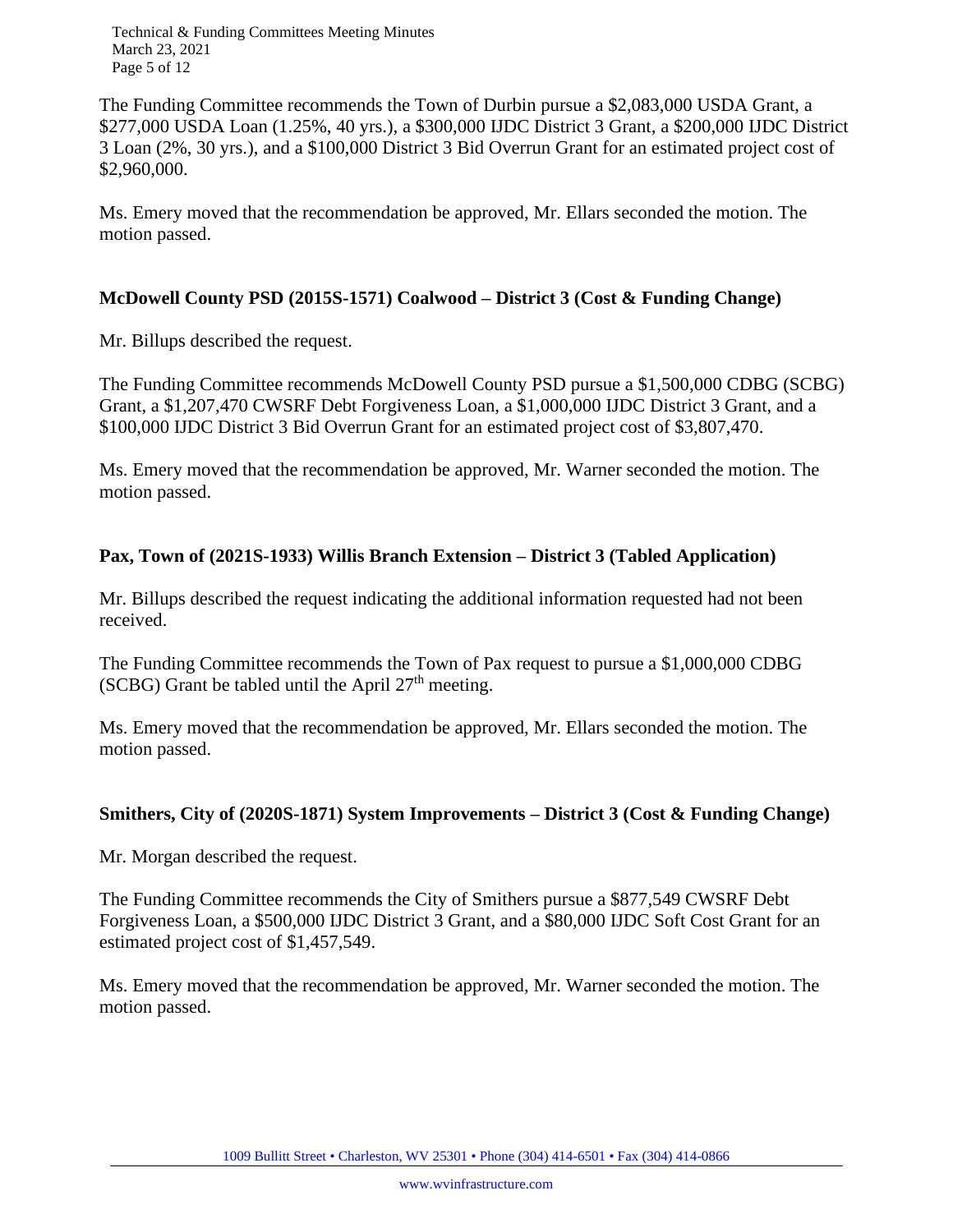#### **Union, Town of (2015W-1577) Pickaway Extension – District 3 (Scope, Cost & Funding Change)**

Stephanie Hickerson described the request, and it is technically feasible.

The Funding Committee recommends the Town of Union pursue a \$1,496,000 CDBG (SCBG) Grant, a \$975,000 US ACE Grant, a \$283,000 DWTRF Design Loan (1%, 0.25% adm. fee, 30 yrs.), and a \$42,000 contribution from the Town for an estimated project cost of \$2,796,000.

Ms. Hickerson moved that the recommendation be approved, Ms. Emery seconded the motion. The motion passed.

#### **Albright, Town of (2019S-1786) System Improvements – District 1 (Binding Commitment)**

Mr. Morgan described the request.

The Funding Committee recommends the Town of Albright receive a \$797,500 IJDC District 1 Grant binding commitment.

Ms. Emery moved that the recommendation be approved, Ms. Boggess seconded the motion. The motion passed.

Ms. Prezioso stated all binding commitment requests are reviewed to ensure a current audit is on file. The Town of Albright does have a current audit on file.

#### **Follansbee, City of (2021S-1944) Blosser Lane Repl. / Critical Need – District 1 (Binding Commitment)**

Mr. Morgan described the request.

The Funding Committee recommends the City of Follansbee receive a \$374,281 IJDC Critical Need Grant binding commitment.

Ms. Emery moved that the recommendation be approved, Ms. Boggess seconded the motion. The motion passed.

Ms. Prezioso stated the City of Follansbee has a 2019 audit on file.

#### **Beverly, Town of (2020S-1897) System Improvements – District 2 (Soft Cost Binding Commitment)**

Mr. Morgan described the request.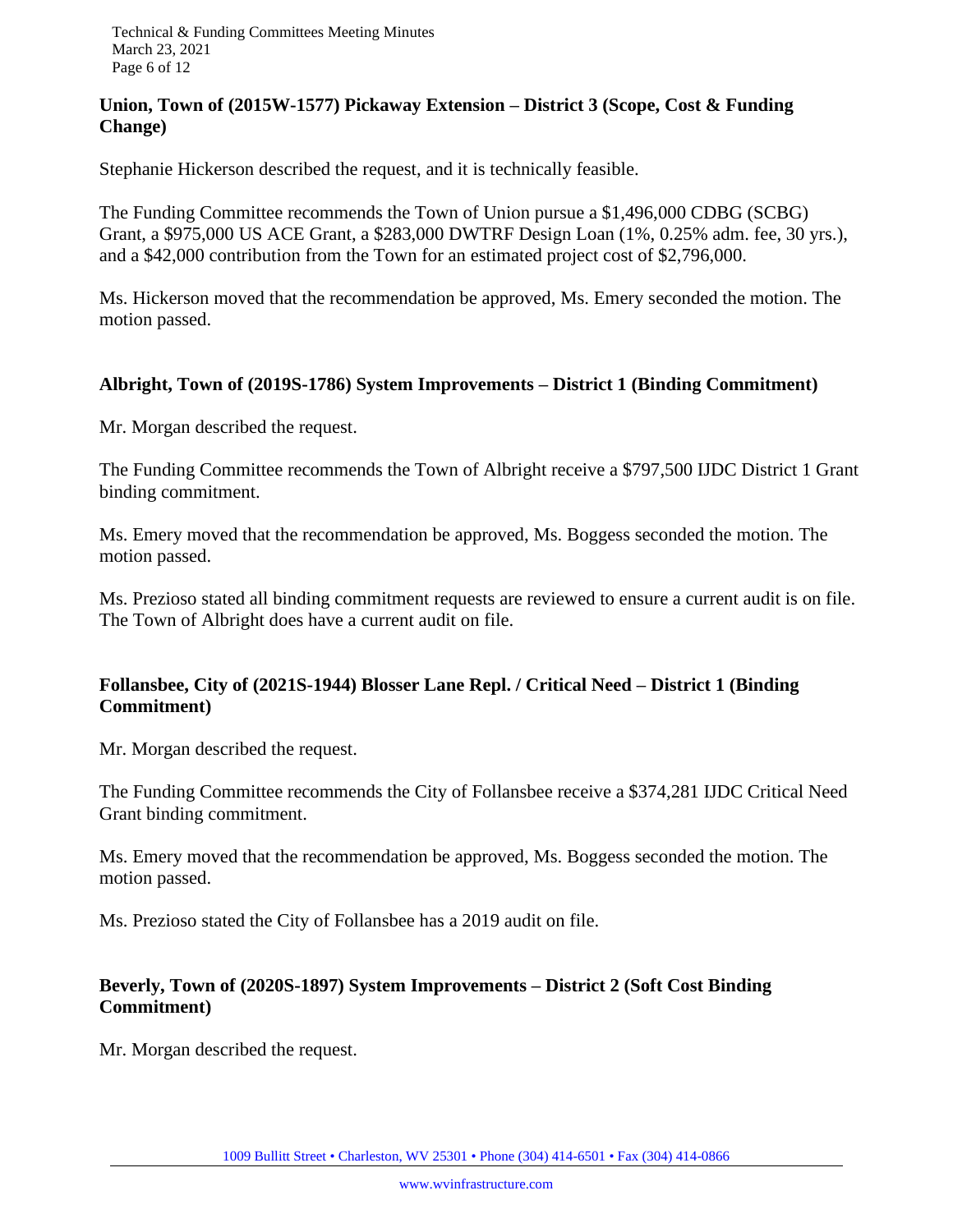Technical & Funding Committees Meeting Minutes March 23, 2021 Page 7 of 12

The Funding Committee recommends the Town of Beverly receive a \$90,000 IJDC Soft Cost Grant binding commitment.

Ms. Emery moved that the recommendation be approved, Ms. Boggess seconded the motion. The motion passed.

Ms. Prezioso stated the last audit on file for the Town of Beverly is dated 2016 audit. She further stated a request has been made for an audit status update and when the Town anticipates having their audits current.

#### **Capon Bridge, Town of (2018S-1765) WWTP Improvements Tech. Park Ext. – District 2 (Binding Commitment Extension)**

Mr. Morgan described the request and noted the Town is putting together a new funding scenario.

Ms. Emery stated the Town has requested additional funds from the CWSRF program needed to make up the substantial difference from the bid overrun. Ms. Emery then requested adding the request for a funding change in with the binding commitment request. This will prevent the Town from having to come back to the Funding Committees for the funding change.

The Funding Committee recommends the Town of Capon Bridge receive a six (6) month binding commitment extension from April 12th and May 6th until November 8, 2021 and be recommended to pursue a \$950,000 CWSRF Debt Forgiveness Loan for an estimated total project cost of \$4,132,000.

Ms. Emery moved that the recommendation be approved, Ms. Boggess seconded the motion. The motion passed.

Ms. Prezioso stated the Town of Capon Bridge has a 2020 audit on file.

#### **Harman, Town of (2020F-102) WWTP Rehab. FEMA – District 2 (Binding Commitment)**

Mr. Morgan described the request.

The Funding Committee recommends the Town of Harman receive a \$26,610.21 IJDC District 2 Grant and a \$11,842.04 IJDC District 2 Grant (Refundable) binding commitment.

Ms. Emery moved that the recommendation be approved, Ms. Boggess seconded the motion. The motion passed.

Ms. Prezioso stated the Town of Harman has a 2019 audit on file.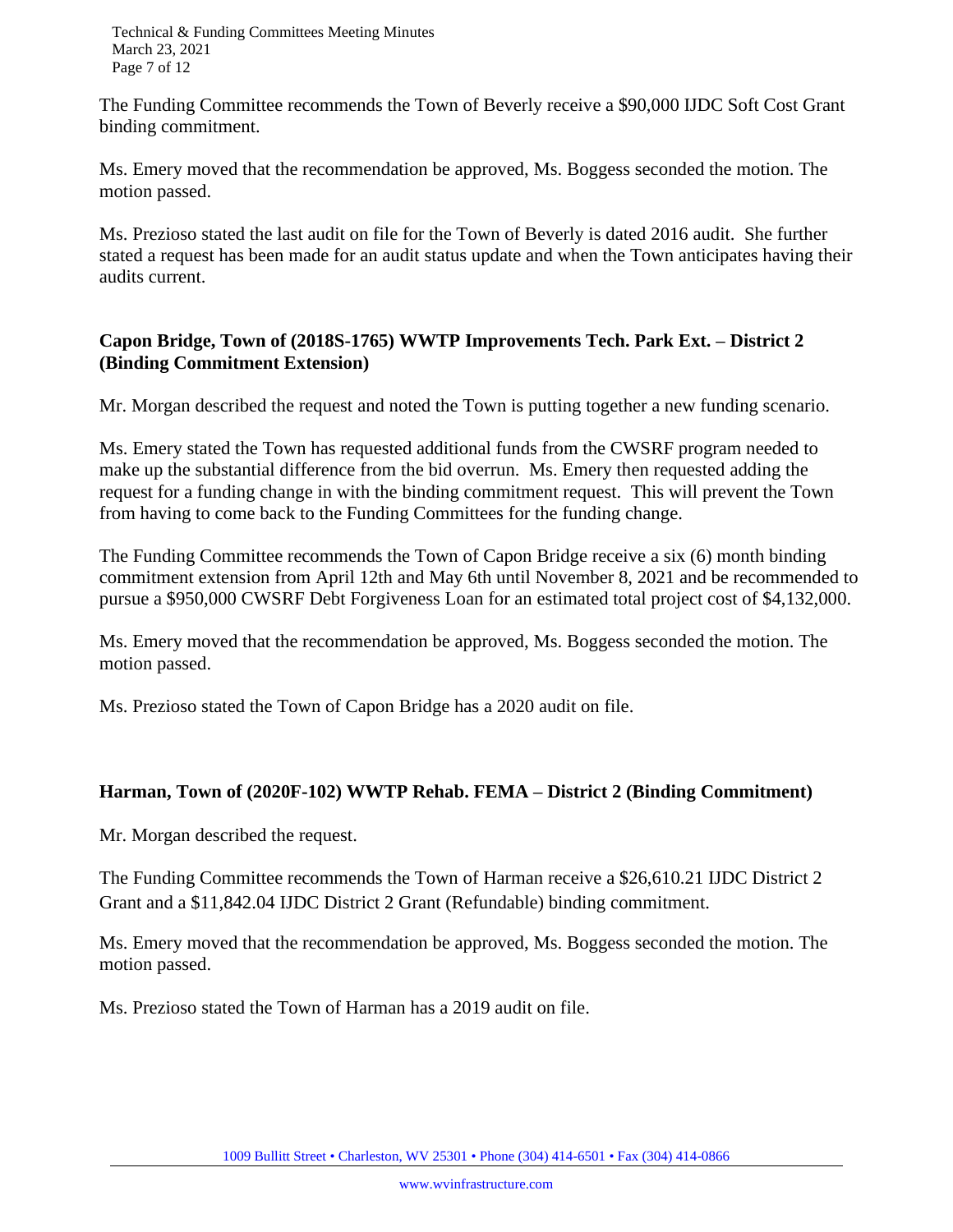#### **Boone County PSD (2020S-1929) Hospital Annex Extension / Critical Need – District 3 (Binding Commitment)**

Mr. Morgan described the request.

The Funding Committee recommends the Boone County PSD receive a binding commitment for a \$720,000 IJDC Critical Need Grant.

Ms. Emery moved that the recommendation be approved, Ms. Boggess seconded the motion. The motion passed.

Ms. Prezioso stated the last audit on file for the Boone County PSD is dated 2013. An update has been requested from the PSD on where the audits stand and when they will be brought current.

#### **Durbin, Town of (2018S-1764) System Improvements – District 3 (Binding Commitment / Bid Overrun)**

Mr. Morgan described the request.

The Funding Committee recommends the Town of Durbin receive a \$100,000 District 3 Bid Overrun Grant (transferred from District 3 Loan Funds) binding commitment.

Ms. Emery moved that the recommendation be approved, Mr. Ellars seconded the motion. The motion passed.

Ms. Prezioso stated the Town's last audit on file is dated 2016. An update has been requested from the Town on where they are with getting their audits current.

#### **Elk Valley PSD (2021S-1952) Sewer Line/Bank Stabilization – District 3 (PFA Binding Commitment)**

Mr. Morgan described the request.

The Funding Committee recommends Elk Valley PSD receive a \$166,750 PFA District 2 Binding Commitment for feasibility and environmental studies to verify the cost (\$5m to \$6m) of the project and file application(s) for funding which will be matched with a \$266,750 US ACE Grant to complete the \$433,500 of studies.

Ms. Boggess moved that the recommendation be approved, Ms. Emery seconded the motion. The motion passed.

Ms. Prezioso stated the PSD has a 2020 audit on file.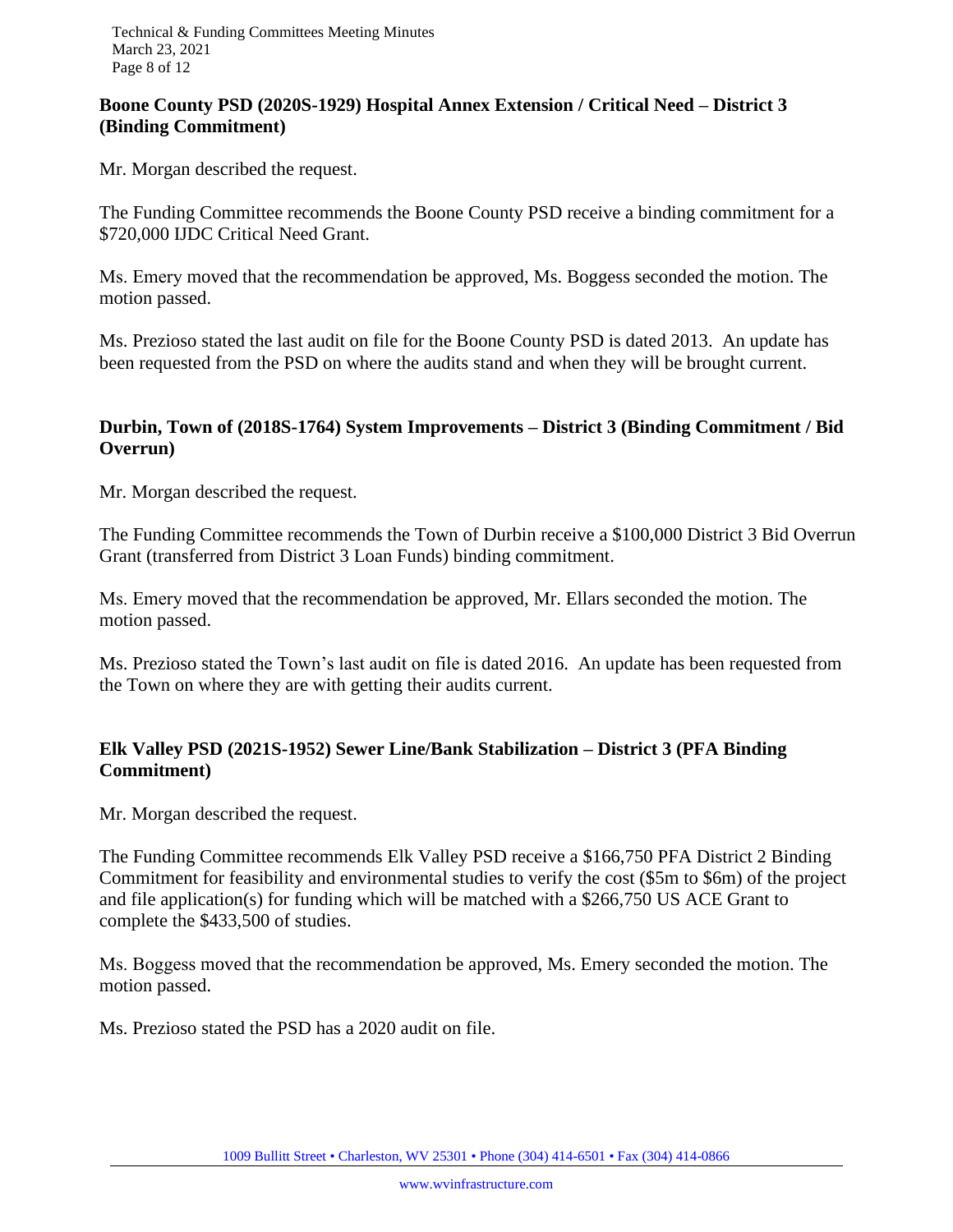#### **McDowell County PSD (2015S-1571) Coalwood – District 3 (Binding Commitment / Bid Overrun)**

Mr. Morgan described the request.

The Funding Committee recommends McDowell County PSD receive a \$100,000 IJDC District 3 Bid Overrun Grant (transferred from District 3 Loan Funds) binding commitment.

Ms. Emery moved that the recommendation be approved, Mr. Ellars seconded the motion. The motion passed.

Ms. Prezioso stated the PSD has a 2019 audit on file.

#### **Smithers, City of (2020S-1871) System Improvements – District 3 (Binding Commitment)**

Mr. Morgan described the request.

The Funding Committee recommends the City of Smithers receive a \$80,000 IJDC Soft Cost Grant binding commitment.

Ms. Emery moved that the recommendation be approved, Ms. Boggess seconded the motion. The motion passed.

Ms. Prezioso stated the City has a 2019 audit on file.

#### **Keyser, City of (2012S-1345) System Improvements – District 1 (Use of Contingency)**

Mr. Billups described the request.

The Funding Committee recommends the City of Keyser Use of Contingency request for Ancillary Funds (to purchase the digester controls upgrade) for \$85,000.00 be approved.

Ms. Emery moved that the recommendation be approved, Ms. Boggess seconded the motion. The motion passed.

#### **Business Items:**

WV Infrastructure & Jobs Development Council Debt Service Marie Certification Resolution Prezioso Ms. Prezioso stated this is an annual requirement. A copy of the Resolution is included in the packet. This year the amount due on the General Obligation Bonds is \$21,954,900.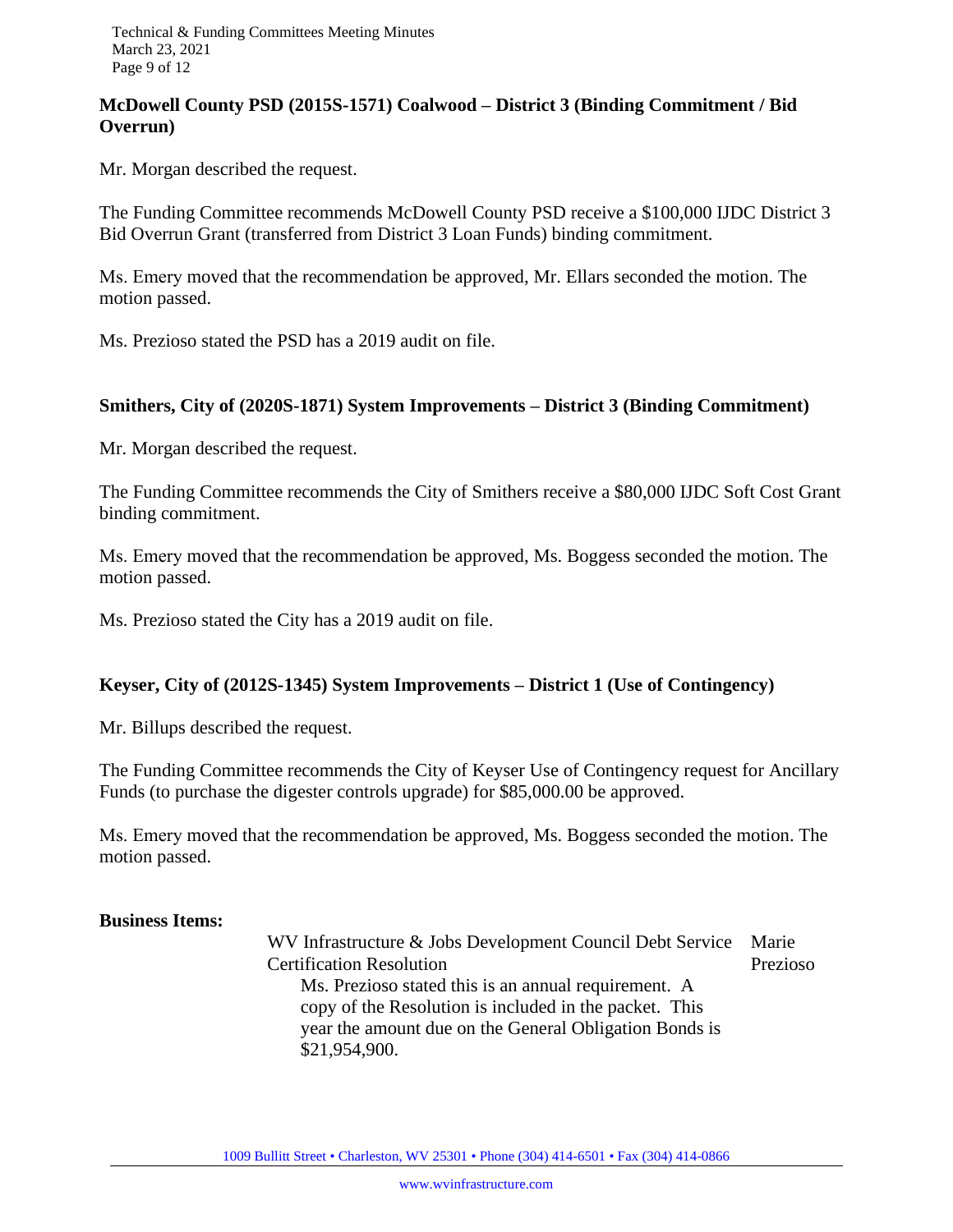Ms. Emery moved the Resolution be approved as presented, Ms. Boggess seconded the motion. The motion passed.

Interest Rate Resolutions

Marie Prezioso

Ms. Prezioso stated interest rates have declined, although they are starting to come up a little bit. Ms. Prezioso reviewed the current rates. She noted the 3% for 20 years is the level to be discussed. These interest rates have been in effect approximately ten (10) years. Interest rates and yields are a product of what the market is doing.

After much discussion around the current market, interest rates with other agencies, and review of preliminary numbers if the rates were to be decreased, the Committees made the following motions.

The Funding Committee recommends the current Interest Rate Resolution be amended by adding language explaining the process regarding MHI under 1.50%. This would include the interest rate not exceeding 3% for twenty-year loans. In addition, a quarterly review of interest rates will be completed with adjustments, as necessary. The other two levels will remain at their current rates.

Ms. Emery moved the recommendation be approved; Ms. Boggess seconded the motion. The motion passed.

The Funding Committee then recommended creating a second Resolution setting the interest rate for the  $2<sup>nd</sup>$ quarter with MHIs under 1.50% at 2.75% for twenty years. This will be reevaluated for 3<sup>rd</sup> quarter and adjusted if needed.

Ms. Boggess moved the recommendation be approved; Ms. Emery seconded the motion. The motion passed.

#### **Executive Director Comments:**

#### **Bid Overruns**

Wayne

We are seeing a lot of bid overruns. DEP and/or CWSRF are considering updating their cost estimates from engineers on a quarterly basis. When they adopt their process, IJDC will be recommending the Council adopt a Morgan

1009 Bullitt Street • Charleston, WV 25301 • Phone (304) 414-6501 • Fax (304) 414-0866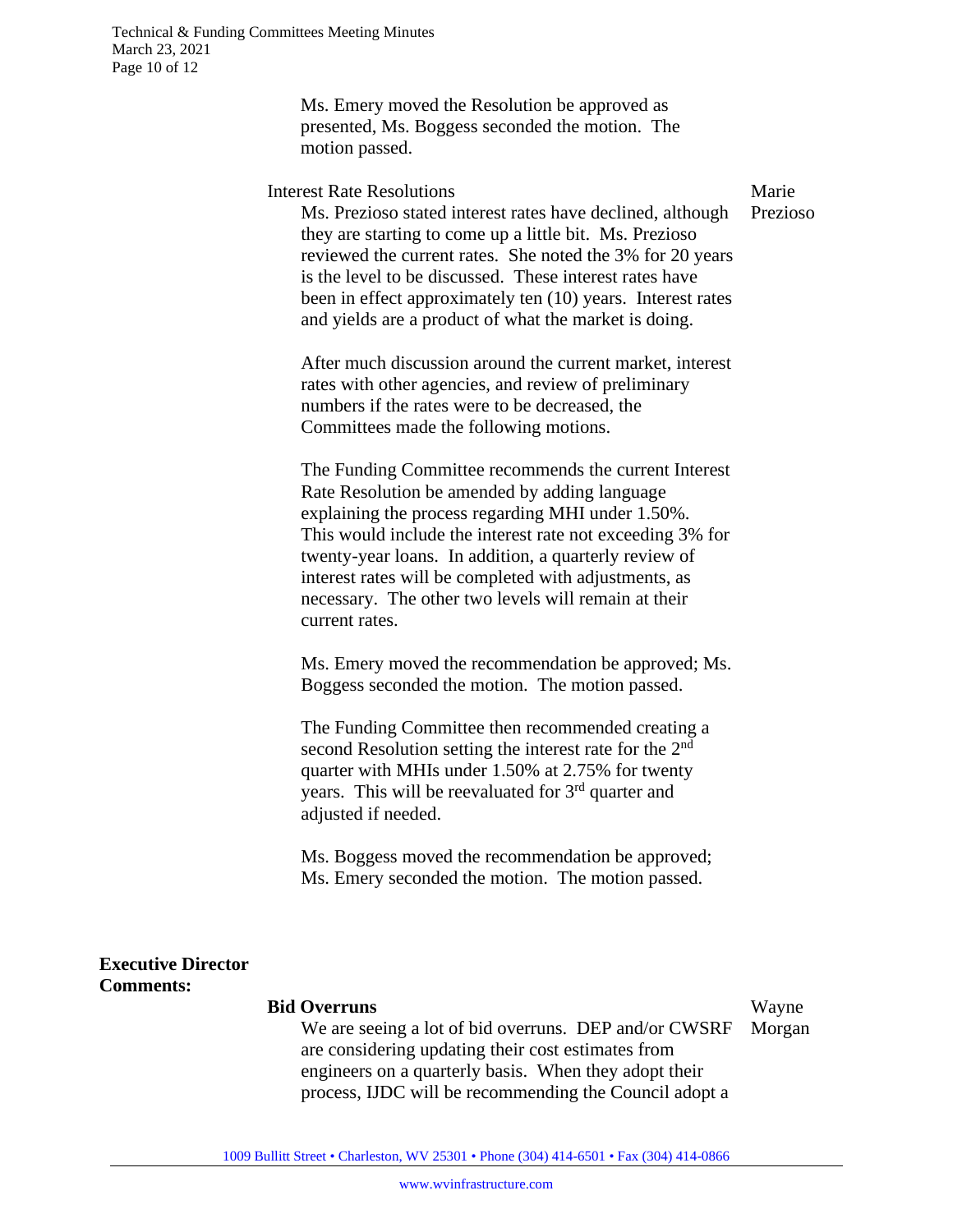similar process to have project teams and engineers look at their project costs and confirm they are appropriate within the past three months, so when going out to bid, price increases will be taken into consideration.

**DEP** Kathy Emery

In regard to bid overruns, DEP is evaluating the engineer's estimate to ensure it is no older than three (3) months before authorization to advertise is given.

#### **OSG Grants**

DEP is getting more detailed information on the OSG Grant Program. DEP will be putting in a request for fiscal year 2019 and 2020. There is not going to be much money, and at this time, it is uncertain if they will continue to fund this program in the future. As DEP gets more detail, they will be looking at what eligibilities are, what types of projects are out there, and give a proposal to EPA on how the money will be spent. A match will be required.

| USDA                                                                                                                                                                                                                  | Jana Lowery                        |
|-----------------------------------------------------------------------------------------------------------------------------------------------------------------------------------------------------------------------|------------------------------------|
| USDA has received the full fiscal year 2021 State<br>Allocation for loans and grants. It is comparable to last<br>year but does have a slight decrease. USDA is actively<br>funding projects now through end of year. |                                    |
| Effective April 1, USDA interest rates will change. The<br>poverty level is being reduced to 1.375%, the<br>intermediate level will remain the same at 1.75%, and the<br>market level is increasing to 2.25%.         |                                    |
| <b>US ACE</b><br><b>WV Development Office</b>                                                                                                                                                                         | Leslie Smith<br><b>Sherry Risk</b> |

| <b>Requests</b><br><b>Received:</b> |               | (Applications by March 10, 2021 and requests to date.) | <b>Information</b><br><b>Report</b> |
|-------------------------------------|---------------|--------------------------------------------------------|-------------------------------------|
|                                     | Sewer:        | Paw Paw, Town of $-$ System Improvements (new app.)-1  | 2021S-1948                          |
|                                     | <b>Water:</b> |                                                        |                                     |

Pendleton County PSD – Sandy Ridge Rd. Ext. (new app.)-2 2021W-1947

1009 Bullitt Street • Charleston, WV 25301 • Phone (304) 414-6501 • Fax (304) 414-0866